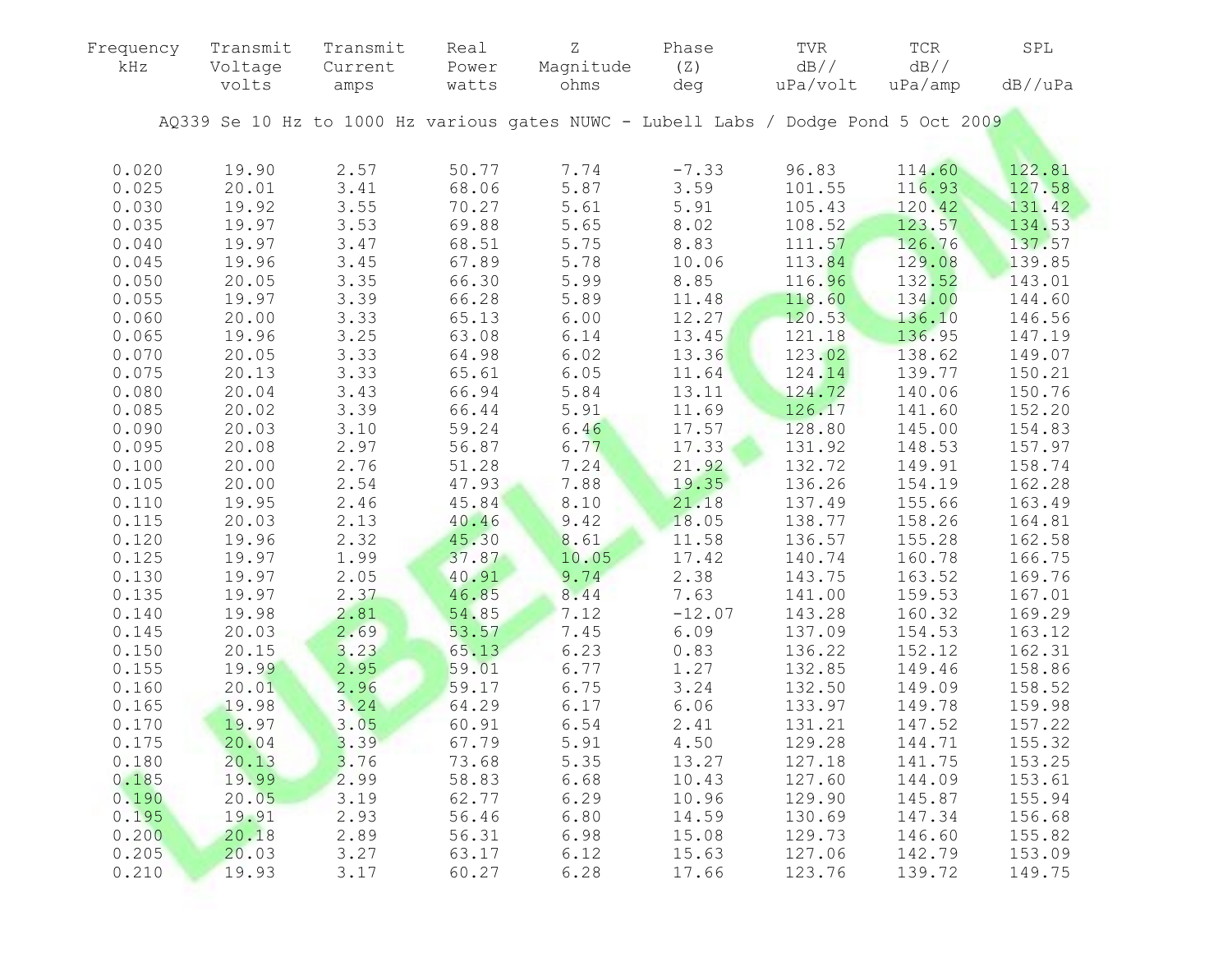| Frequency | Transmit | Transmit | Real  | Ζ                                                                                  | Phase | TVR      | TCR     | SPL     |
|-----------|----------|----------|-------|------------------------------------------------------------------------------------|-------|----------|---------|---------|
| kHz       | Voltage  | Current  | Power | Magnitude                                                                          | (Z)   | dB//     | dB//    |         |
|           | volts    | amps     | watts | ohms                                                                               | deg   | uPa/volt | uPa/amp | dB//uPa |
|           |          |          |       | AQ339 Se 10 Hz to 1000 Hz various gates NUWC - Lubell Labs / Dodge Pond 5 Oct 2009 |       |          |         |         |
| 0.215     | 19.98    | 2.93     | 55.53 | 6.82                                                                               | 18.45 | 122.82   | 139.49  | 148.83  |
| 0.220     | 20.04    | 3.08     | 57.43 | 6.51                                                                               | 21.28 | 129.56   | 145.83  | 155.59  |
| 0.225     | 20.08    | 3.23     | 60.19 | 6.22                                                                               | 21.82 | 131.24   | 147.11  | 157.29  |
| 0.230     | 20.02    | 2.81     | 53.70 | 7.13                                                                               | 17.12 | 139.52   | 156.58  | 165.54  |
| 0.235     | 19.98    | 3.28     | 61.95 | 6.08                                                                               | 19.21 | 139.57   | 155.26  | 165.59  |
| 0.240     | 19.94    | 2.70     | 51.09 | 7.38                                                                               | 18.32 | 141.04   | 158.41  | 167.03  |
| 0.245     | 19.95    | 2.45     | 46.33 | 8.15                                                                               | 18.55 | 142.63   | 160.85  | 168.63  |
| 0.250     | 20.04    | 2.51     | 47.44 | 7.99                                                                               | 19.25 | 145.84   | 163.90  | 171.88  |
| 0.255     | 20.06    | 2.22     | 42.31 | 9.02                                                                               | 18.40 | 145.48   | 164.58  | 171.52  |
| 0.260     | 20.04    | 2.47     | 47.16 | 8.11                                                                               | 17.67 | 147.07   | 165.25  | 173.10  |
| 0.265     | 20.07    | 2.80     | 53.35 | 7.17                                                                               | 18.05 | 145.72   | 162.84  | 171.77  |
| 0.270     | 19.93    | 2.89     | 53.03 | 6.91                                                                               | 22.83 | 144.94   | 161.72  | 170.93  |
| 0.275     | 19.96    | 2.76     | 51.17 | 7.22                                                                               | 21.97 | 145.99   | 163.16  | 171.99  |
| 0.280     | 19.96    | 2.56     | 48.72 | 7.79                                                                               | 17.67 | 146.29   | 164.13  | 172.30  |
| 0.285     | 19.97    | 2.72     | 51.14 | 7.34                                                                               | 19.67 | 144.89   | 162.20  | 170.89  |
| 0.290     | 19.98    | 2.68     | 50.38 | 7.45                                                                               | 19.97 | 144.43   | 161.87  | 170.44  |
| 0.295     | 19.92    | 2.59     | 49.48 | 7.70                                                                               | 16.34 | 142.16   | 159.89  | 168.15  |
| 0.300     | 20.09    | 2.59     | 49.70 | 7.76                                                                               | 17.32 | 143.32   | 161.11  | 169.38  |
| 0.305     | 19.99    | 2.68     | 50.33 | 7.46                                                                               | 20.04 | 142.95   | 160.41  | 168.97  |
| 0.310     | 19.96    | 2.64     | 49.63 | 7.57                                                                               | 19.57 | 142.59   | 160.17  | 168.60  |
| 0.315     | 19.96    | 2.62     | 49.37 | 7.61                                                                               | 19.43 | 141.97   | 159.60  | 167.97  |
| 0.320     | 20.05    | 2.60     | 49.89 | 7.70                                                                               | 17.12 | 138.71   | 156.43  | 164.75  |
| 0.325     | 19.96    | 2.69     | 51.75 | 7.41                                                                               | 15.68 | 138.72   | 156.11  | 164.72  |
| 0.330     | 19.98    | 2.82     | 52.36 | 7.09                                                                               | 21.69 | 140.91   | 157.91  | 166.92  |
| 0.335     | 19.90    | 2.67     | 50.49 | 7.45                                                                               | 18.32 | 139.79   | 157.24  | 165.77  |
| 0.340     | 20.02    | 2.74     | 50.25 | 7.29                                                                               | 23.88 | 140.80   | 158.06  | 166.83  |
| 0.345     | 19.96    | 2.71     | 48.91 | 7.38                                                                               | 25.14 | 141.46   | 158.81  | 167.46  |
| 0.350     | 19.98    | 2.68     | 49.33 | 7.46                                                                               | 22.73 | 141.20   | 158.65  | 167.21  |
| 0.355     | 20.08    | 2.67     | 48.99 | 7.52                                                                               | 24.02 | 141.72   | 159.24  | 167.77  |
| 0.360     | 20.02    | 2.60     | 47.68 | 7.71                                                                               | 23.44 | 141.86   | 159.60  | 167.89  |
| 0.365     | 19.96    | 2.55     | 44.93 | 7.83                                                                               | 28.04 | 142.16   | 160.03  | 168.16  |
| 0.370     | 20.05    | 2.55     | 44.60 | 7.85                                                                               | 29.44 | 142.07   | 159.96  | 168.11  |
| 0.375     | 20.02    | 2.55     | 44.70 | 7.84                                                                               | 29.00 | 142.10   | 159.99  | 168.13  |
| 0.380     | 19.95    | 2.46     | 44.48 | 8.10                                                                               | 25.10 | 141.05   | 159.22  | 167.05  |
| 0.385     | 20.08    | 2.46     | 43.32 | 8.17                                                                               | 28.72 | 141.21   | 159.45  | 167.27  |
| 0.390     | 20.07    | 2.49     | 43.84 | 8.07                                                                               | 28.48 | 141.03   | 159.17  | 167.08  |
| 0.395     | 20.05    | 2.39     | 42.13 | 8.39                                                                               | 28.50 | 140.86   | 159.33  | 166.90  |
| 0.400     | 19.96    | 2.38     | 40.43 | 8.38                                                                               | 31.82 | 140.24   | 158.70  | 166.25  |
| 0.405     | 19.96    | 2.32     | 39.57 | 8.61                                                                               | 31.27 | 141.36   | 160.06  | 167.36  |
| 0.410     | 20.06    | 2.21     | 37.03 | 9.07                                                                               | 33.42 | 142.98   | 162.13  | 169.02  |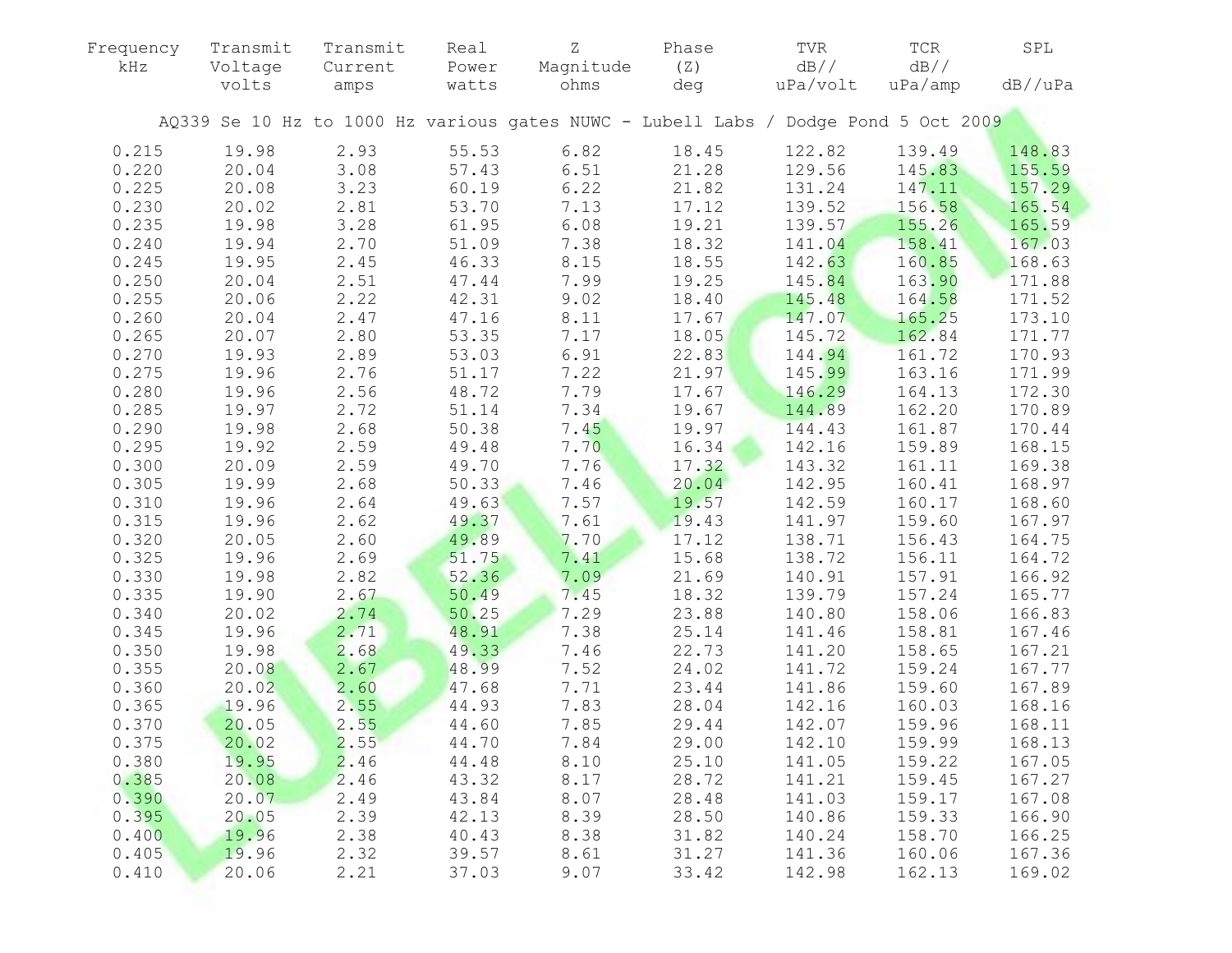| Frequency | Transmit | Transmit | Real  | Ζ                                                                                  | Phase | TVR      | TCR     | SPL     |
|-----------|----------|----------|-------|------------------------------------------------------------------------------------|-------|----------|---------|---------|
| kHz       | Voltage  | Current  | Power | Magnitude                                                                          | (Z)   | dB//     | dB//    |         |
|           | volts    | amps     | watts | ohms                                                                               | deg   | uPa/volt | uPa/amp | dB//uPa |
|           |          |          |       |                                                                                    |       |          |         |         |
|           |          |          |       | AQ339 Se 10 Hz to 1000 Hz various gates NUWC - Lubell Labs / Dodge Pond 5 Oct 2009 |       |          |         |         |
| 0.415     | 20.00    | 2.21     | 37.48 | 9.04                                                                               | 32.14 | 143.78   | 162.90  | 169.80  |
| 0.420     | 19.97    | 2.14     | 36.69 | 9.33                                                                               | 30.88 | 144.46   | 163.85  | 170.47  |
| 0.425     | 20.10    | 2.17     | 38.54 | 9.25                                                                               | 28.09 | 144.53   | 163.85  | 170.59  |
| 0.430     | 19.99    | 2.03     | 35.69 | 9.83                                                                               | 28.54 | 146.47   | 166.32  | 172.49  |
| 0.435     | 19.95    | 2.02     | 35.70 | 9.87                                                                               | 27.66 | 146.41   | 166.30  | 172.41  |
| 0.440     | 19.91    | 1.79     | 31.37 | 11.10                                                                              | 28.46 | 148.21   | 169.12  | 174.19  |
| 0.445     | 20.02    | 1.79     | 31.95 | 11.20                                                                              | 26.69 | 148.70   | 169.69  | 174.73  |
| 0.450     | 20.04    | 1.91     | 35.19 | 10.49                                                                              | 23.18 | 148.91   | 169.33  | 174.95  |
| 0.455     | 19.99    | 1.89     | 35.05 | 10.59                                                                              | 21.83 | 149.30   | 169.80  | 175.32  |
| 0.460     | 20.00    | 2.00     | 37.44 | 10.02                                                                              | 20.36 | 148.80   | 168.81  | 174.82  |
| 0.465     | 20.07    | 1.97     | 36.83 | 10.21                                                                              | 21.14 | 149.60   | 169.77  | 175.65  |
| 0.470     | 19.96    | 1.97     | 37.09 | 10.11                                                                              | 19.76 | 149.68   | 169.78  | 175.69  |
| 0.475     | 19.74    | 2.14     | 40.32 | 9.25                                                                               | 16.96 | 148.04   | 167.36  | 173.95  |
| 0.480     | 19.71    | 2.03     | 38.54 | 9.72                                                                               | 15.33 | 148.24   | 168.00  | 174.13  |
| 0.485     | 20.01    | 1.98     | 38.26 | 10.09                                                                              | 15.36 | 148.34   | 168.42  | 174.37  |
| 0.490     | 20.01    | 2.07     | 40.30 | 9.68                                                                               | 12.98 | 148.24   | 167.96  | 174.27  |
| 0.495     | 20.05    | 2.10     | 41.18 | 9.54                                                                               | 12.40 | 147.70   | 167.29  | 173.74  |
| 0.500     | 20.02    | 2.21     | 42.94 | 9.08                                                                               | 13.44 | 146.56   | 165.72  | 172.59  |
| 0.505     | 19.98    | 2.21     | 43.18 | 9.03                                                                               | 12.18 | 145.94   | 165.06  | 171.95  |
| 0.510     | 20.07    | 2.38     | 46.64 | 8.43                                                                               | 12.63 | 144.10   | 162.62  | 170.15  |
| 0.515     | 20.15    | 2.24     | 43.78 | 8.98                                                                               | 14.46 | 144.82   | 163.89  | 170.91  |
| 0.520     | 20.07    | 2.14     | 42.05 | 9.38                                                                               | 11.97 | 144.67   | 164.11  | 170.72  |
| 0.525     | 20.03    | 2.20     | 43.04 | 9.11                                                                               | 12.11 | 143.60   | 162.79  | 169.63  |
| 0.530     | 19.88    | 2.24     | 43.32 | 8.89                                                                               | 13.04 | 141.31   | 160.29  | 167.28  |
| 0.535     | 19.97    | 2.33     | 45.08 | 8.58                                                                               | 14.10 | 142.06   | 160.74  | 168.07  |
| 0.540     | 20.05    | 2.33     | 45.45 | 8.61                                                                               | 13.32 | 141.97   | 160.67  | 168.02  |
| 0.545     | 19.97    | 2.42     | 46.44 | 8.24                                                                               | 16.21 | 140.57   | 158.90  | 166.58  |
| 0.550     | 19.92    | 2.37     | 45.51 | 8.42                                                                               | 15.03 | 141.01   | 159.51  | 166.99  |
| 0.555     | 20.06    | 2.48     | 47.76 | 8.08                                                                               | 16.45 | 139.71   | 157.86  | 165.76  |
| 0.560     | 20.09    | 2.60     | 50.51 | 7.71                                                                               | 15.13 | 141.27   | 159.01  | 167.33  |
| 0.565     | 20.03    | 2.64     | 50.58 | 7.59                                                                               | 16.71 | 140.50   | 158.11  | 166.53  |
| 0.570     | 19.97    | 2.44     | 46.38 | 8.19                                                                               | 17.86 | 141.22   | 159.49  | 167.23  |
| 0.575     | 19.98    | 2.53     | 47.77 | 7.90                                                                               | 18.85 | 139.63   | 157.58  | 165.64  |
| 0.580     | 19.91    | 2.53     | 47.61 | 7.87                                                                               | 19.09 | 138.65   | 156.57  | 164.63  |
| 0.585     | 20.00    | 2.55     | 47.92 | 7.84                                                                               | 20.12 | 138.92   | 156.80  | 164.94  |
| 0.590     | 19.96    | 2.54     | 47.63 | 7.87                                                                               | 19.75 | 138.45   | 156.38  | 164.46  |
| 0.595     | 20.02    | 2.62     | 49.21 | 7.63                                                                               | 20.41 | 138.32   | 155.97  | 164.35  |
| 0.600     | 19.98    | 2.56     | 48.30 | 7.81                                                                               | 19.07 | 137.98   | 155.84  | 163.99  |
| 0.605     | 20.09    | 2.59     | 48.52 | 7.76                                                                               | 21.18 | 137.56   | 155.35  | 163.62  |
| 0.610     | 19.97    | 2.61     | 48.15 | 7.66                                                                               | 22.24 | 137.12   | 154.81  | 163.13  |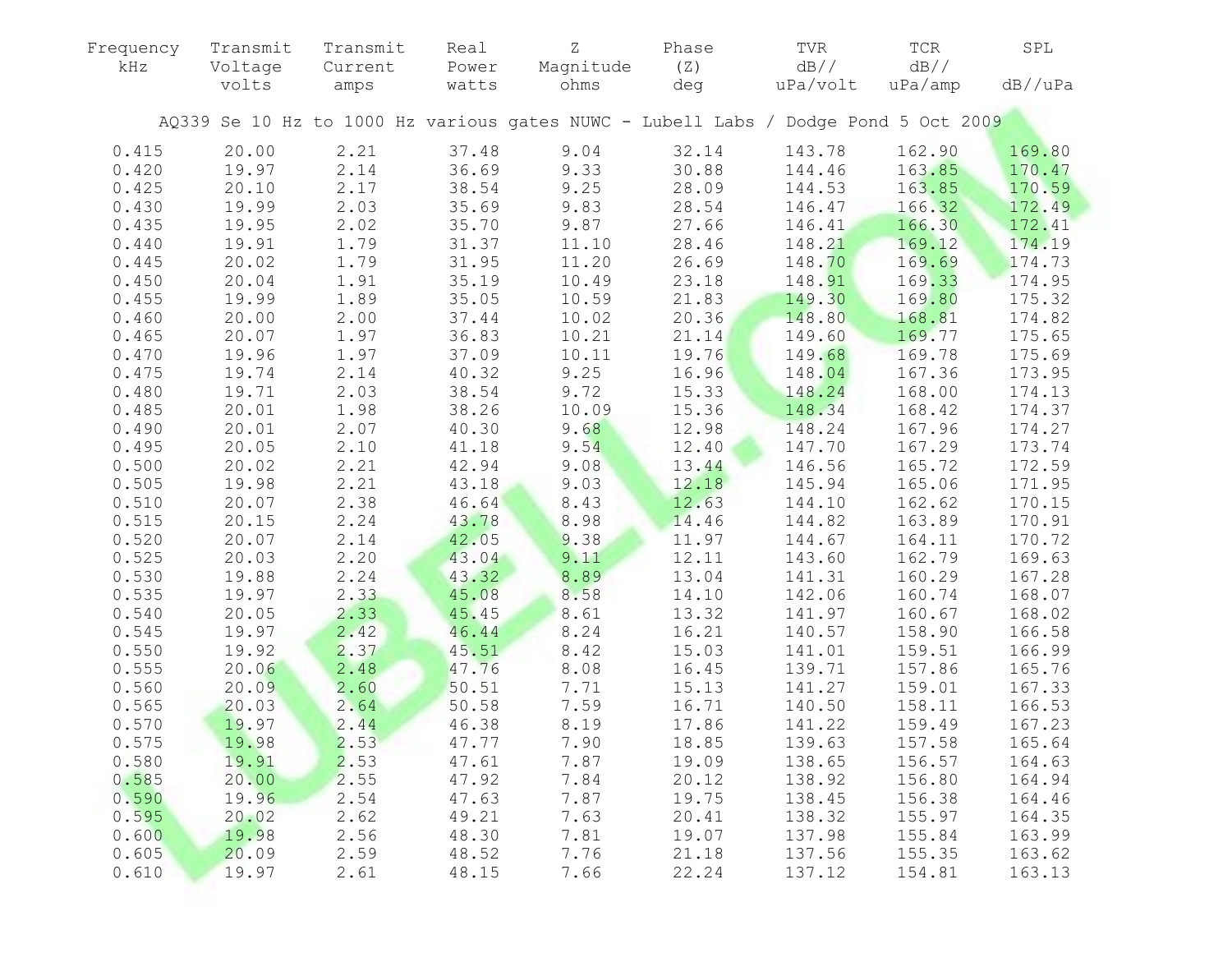| Frequency | Transmit                                                                           | Transmit | Real  | Z         | Phase | TVR      | TCR     | SPL     |
|-----------|------------------------------------------------------------------------------------|----------|-------|-----------|-------|----------|---------|---------|
| kHz       | Voltage                                                                            | Current  | Power | Magnitude | (Z)   | dB//     | dB//    |         |
|           | volts                                                                              | amps     | watts | ohms      | deg   | uPa/volt | uPa/amp | dB//uPa |
|           | AQ339 Se 10 Hz to 1000 Hz various gates NUWC - Lubell Labs / Dodge Pond 5 Oct 2009 |          |       |           |       |          |         |         |
|           |                                                                                    |          |       |           |       |          |         |         |
| 0.615     | 19.96                                                                              | 2.53     | 46.81 | 7.90      | 21.83 | 136.67   | 154.62  | 162.67  |
| 0.620     | 19.95                                                                              | 2.54     | 46.19 | 7.86      | 24.11 | 136.26   | 154.17  | 162.25  |
| 0.625     | 19.93                                                                              | 2.57     | 45.54 | 7.75      | 27.27 | 135.81   | 153.60  | 161.80  |
| 0.630     | 19.92                                                                              | 2.52     | 46.10 | 7.91      | 23.29 | 135.19   | 153.15  | 161.17  |
| 0.635     | 20.02                                                                              | 2.45     | 44.21 | 8.16      | 25.84 | 134.79   | 153.03  | 160.82  |
| 0.640     | 20.05                                                                              | 2.45     | 43.92 | 8.19      | 26.51 | 134.31   | 152.58  | 160.35  |
| 0.645     | 20.05                                                                              | 2.49     | 43.95 | 8.04      | 28.48 | 133.78   | 151.89  | 159.83  |
| 0.650     | 19.99                                                                              | 2.41     | 42.24 | 8.29      | 28.83 | 133.19   | 151.55  | 159.20  |
| 0.655     | 19.96                                                                              | 2.43     | 42.86 | 8.23      | 27.72 | 132.70   | 151.01  | 158.71  |
| 0.660     | 20.04                                                                              | 2.47     | 41.77 | 8.13      | 32.27 | 132.23   | 150.42  | 158.26  |
| 0.665     | 20.24                                                                              | 2.44     | 43.17 | 8.29      | 29.17 | 131.41   | 149.78  | 157.54  |
| 0.670     | 20.07                                                                              | 2.40     | 42.65 | 8.35      | 27.85 | 130.77   | 149.20  | 156.82  |
| 0.675     | 19.98                                                                              | 2.38     | 41.55 | 8.40      | 29.05 | 130.27   | 148.75  | 156.28  |
| 0.680     | 20.06                                                                              | 2.39     | 39.59 | 8.41      | 34.20 | 130.66   | 149.16  | 156.71  |
| 0.685     | 20.02                                                                              | 2.33     | 39.85 | 8.59      | 31.33 | 129.58   | 148.26  | 155.61  |
| 0.690     | 19.75                                                                              | 2.31     | 39.21 | 8.57      | 30.56 | 128.76   | 147.41  | 154.67  |
| 0.695     | 20.06                                                                              | 2.35     | 41.18 | 8.52      | 29.32 | 128.20   | 146.81  | 154.25  |
| 0.700     | 20.06                                                                              | 2.30     | 39.37 | 8.71      | 31.62 | 128.47   | 147.27  | 154.52  |
| 0.705     | 19.84                                                                              | 2.26     | 38.31 | 8.78      | 31.30 | 127.80   | 146.67  | 153.75  |
| 0.710     | 19.92                                                                              | 2.30     | 37.37 | 8.65      | 35.52 | 127.69   | 146.42  | 153.67  |
| 0.715     | 20.34                                                                              | 2.42     | 42.07 | 8.40      | 31.39 | 126.66   | 145.14  | 152.83  |
| 0.720     | 20.04                                                                              | 2.34     | 40.38 | 8.58      | 30.37 | 125.94   | 144.61  | 151.98  |
| 0.725     | 19.99                                                                              | 2.36     | 40.01 | 8.48      | 31.84 | 126.48   | 145.05  | 152.50  |
| 0.730     | 20.01                                                                              | 2.27     | 38.71 | 8.82      | 31.45 | 126.42   | 145.33  | 152.44  |
| 0.735     | 19.99                                                                              | 2.24     | 38.16 | 8.91      | 31.65 | 126.07   | 145.07  | 152.08  |
| 0.740     | 20.04                                                                              | 2.29     | 39.35 | 8.75      | 30.98 | 125.90   | 144.74  | 151.94  |
| 0.745     | 19.98                                                                              | 2.10     | 35.05 | 9.49      | 33.51 | 126.77   | 146.32  | 152.79  |
| 0.750     | 19.96                                                                              | 2.25     | 38.29 | 8.89      | 31.36 | 126.01   | 144.98  | 152.01  |
| 0.755     | 19.94                                                                              | 2.17     | 36.64 | 9.18      | 32.21 | 126.61   | 145.86  | 152.60  |
| 0.760     | 19.93                                                                              | 2.17     | 36.60 | 9.17      | 32.35 | 126.45   | 145.70  | 152.44  |
| 0.765     | 20.00                                                                              | 1.99     | 33.25 | 10.04     | 33.50 | 126.92   | 146.95  | 152.94  |
| 0.770     | 19.94                                                                              | 2.13     | 35.96 | 9.35      | 32.29 | 125.80   | 145.22  | 151.80  |
| 0.775     | 19.93                                                                              | 2.16     | 36.65 | 9.21      | 31.81 | 125.63   | 144.91  | 151.62  |
| 0.780     | 20.00                                                                              | 2.18     | 36.76 | 9.18      | 32.42 | 125.90   | 145.16  | 151.92  |
| 0.785     | 19.93                                                                              | 2.11     | 35.65 | 9.43      | 32.20 | 125.65   | 145.14  | 151.64  |
| 0.790     | 19.98                                                                              | 2.16     | 36.57 | 9.25      | 32.05 | 125.50   | 144.82  | 151.51  |
| 0.795     | 19.93                                                                              | 1.92     | 31.92 | 10.39     | 33.42 | 126.23   | 146.56  | 152.22  |
| 0.800     | 19.94                                                                              | 2.14     | 36.18 | 9.31      | 32.10 | 125.18   | 144.55  | 151.17  |
| 0.805     | 20.15                                                                              | 2.10     | 35.93 | 9.62      | 31.66 | 125.22   | 144.88  | 151.31  |
| 0.810     | 19.93                                                                              | 1.97     | 33.54 | 10.12     | 31.26 | 125.14   | 145.24  | 151.13  |